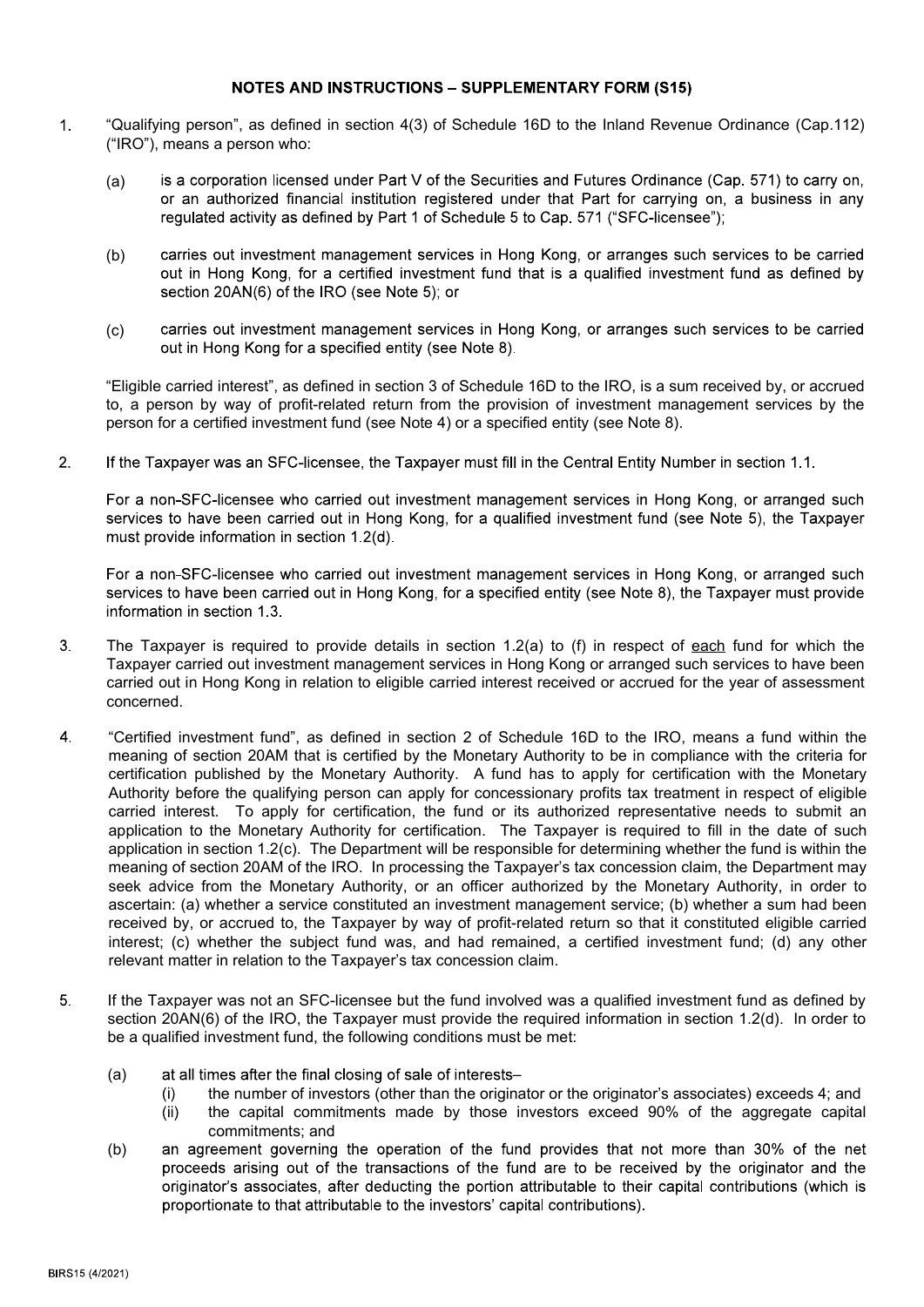6 If the eligible carried interest was received by, or accrued to, the Taxpayer from an associated corporation or an associated partnership of the fund stated in section 1.2(a), the Taxpayer must fill in the name and Business Registration Number, if any, of the associated corporation or the associated partnership.

"Associated corporation" and "associated partnership" are defined in section 1 of Schedule 16D to the IRO.

- 7. "Hurdle rate", as defined in section 3(11) of Schedule 16D to the IRO, means a preferred rate of return on investments in a fund, that is stipulated in the agreement governing the operation of the fund. If no hurdle rate was specified in such agreement, please insert "0"% for this item.
- "Specified entity", as defined in section 2 of Schedule 16D to the IRO, means The Innovation and Technology 8. Venture Fund Corporation ("ITVFC") incorporated under the Companies Ordinance (Cap. 622). The ITVFC would co-invest with selected venture capital funds as co-investment partners in eligible local innovation and technology start-ups and pay a return to its co-investment partners (and investment managers).The Taxpayer can refer to the web site of the Innovation and Technology Commission (www.itf.gov.hk/en/fundingprogrammes/supporting-start-ups/itvf/index.html) for details of the Innovation and Technology Venture Fund.

If the Taxpayer, being the investment manager of a co-investment partner, carried out investment management services in Hong Kong, or arranged such services to have been carried out in Hong Kong, for ITVFC, the Taxpayer is required to provide details in section 1.3(a) and (b). The Taxpayer must submit a distribution notice or any other supporting document issued by ITVFC together with this form.

- "Outgoings and expenses" refers to all outgoings and expenses to the extent that they were incurred during 9. the basis period for the year of assessment to produce eligible carried interest. They include a sum paid/ payable out of the eligible carried interest to an employee who carried out duties of the employment by providing investment management services in Hong Kong for, or on behalf of, the Taxpayer for a potential certified investment fund or ITVFC. If no outgoings and expenses were incurred, please insert "0" for this item.
- $10<sub>1</sub>$ "Allowances" refers to the depreciation allowances or balancing allowances allowed under Part 6 of the IRO to the extent that the relevant assets counted for the allowances were used during the basis period for the year of assessment to produce eligible carried interest. If no depreciation allowances or balancing allowances were involved, please insert "0" for this item.
- $11.$ "Balancing charge" refers to the balancing charge made under Part 6 of the IRO to the extent that the relevant assets counted for the balancing charge were used during the basis period for the year of assessment to produce eligible carried interest. If no balancing charge was involved, please insert "0" for this item.
- $12<sup>7</sup>$ "Net eligible carried interest" should be computed as follows:

Total eligible carried interest [section 2.1] – Outgoings and expenses [section 2.2] – Allowances [section 2.3] + Balancing charge [section 2.4]

- $13<sup>2</sup>$ "Qualifying employee", as defined in section 8(4) of Schedule 16D to the IRO, means an individual who satisfies both of the following conditions:
	- (a) the individual is employed by a qualifying person or an associated corporation/associated partnership of a qualifying person, if the associated corporation/associated partnership carries on a business in Hong Kong; and
	- (b) the individual is carrying out the duties of the employment by providing investment management services in Hong Kong for, or on behalf of, the qualifying person.

If there was no qualifying employee, please insert "0" for this item.

 $14<sub>1</sub>$ The Taxpayer is required to furnish details showing the name, address, Hong Kong Identity Card Number and the amount of the eligible carried interest paid/payable to each qualifying employee as well as the name of the fund involved, its associated corporation/associated partnership or the specified entity, regardless of whether the eligible carried interest was paid/will be paid directly or indirectly to the qualifying employee by the Taxpayer and the number of fund(s) to which the eligible carried interest was related. If the answer to section 2.6 is "0", please insert "0" for this item.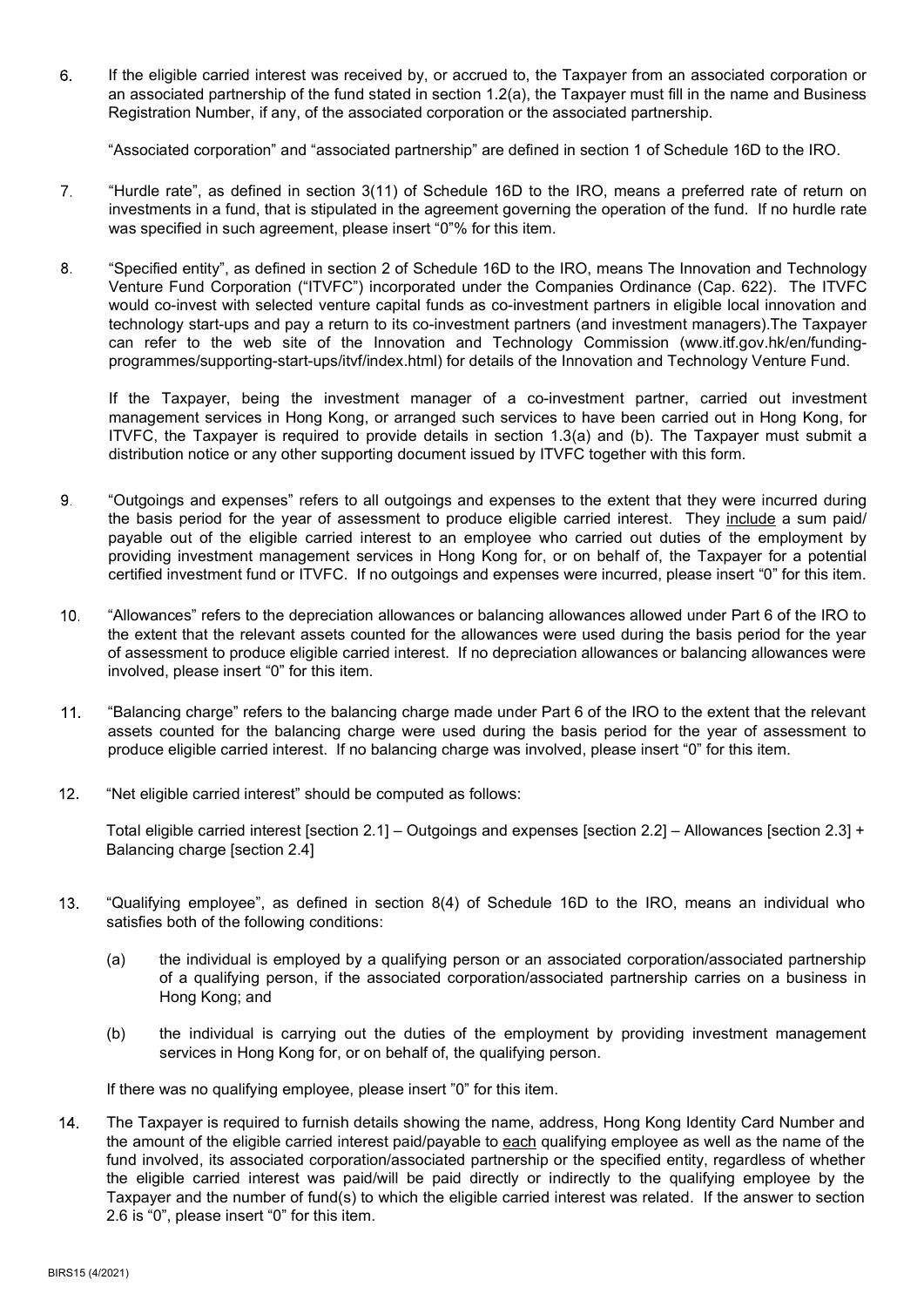- $15<sub>1</sub>$ The Relevant Activities refer to the core income generating activities undertaken by the Taxpayer in relation to its business as an investment management services provider for producing eligible carried interest chargeable at concessionary tax rate (including a tax rate of 0%).
- "Applicable Period", as defined in section 5(4) of Schedule 16D to the IRO, means the period beginning on the  $16.$ day on which the Taxpayer begins to carry out investment management services directly or indirectly for a certified investment fund or ITVFC and ending on the day on which eligible carried interest is received by, or accrued to, the Taxpayer.

If the Taxpayer had provided investment management services for more than one entity (i.e. either a potential certified investment fund or ITVFC) and received or accrued eligible carried interest from these entities, the Applicable Period commenced on the earliest date on which the Taxpayer carried out investment management services for those entities.

If eligible carried interest was received or accrued from more than one entity in the year of assessment, the Applicable Period ended on the date on which the final eligible carried interest was received or accrued.

- $17<sub>1</sub>$ An example of such situation is that the employees concerned were employed by the Taxpayer's associated corporation/associated partnership, which carried on a business in Hong Kong, and were seconded by the associated corporation/associated partnership to the Taxpayer for the carrying out of the Relevant Activities. The remunerations of the employees were fully or partially borne by the Taxpayer.
- $18.$ An example of such situation is that an associated corporation/associated partnership of the Taxpayer was engaged in the provision of investment management services. The Relevant Activities were carried out by the associated corporation/associated partnership at a fee charged to the Taxpayer on an arm's length basis.
- $19.$ If the number of years of assessment involved exceeds 6, please give the details in the same format on a separate sheet.
- $20<sub>1</sub>$ Section 5(3)(b) of Schedule 16D to the IRO stipulates that the total amount of operating expenditure incurred in Hong Kong for the provision of investment management services concerned (i.e. the Relevant Activities) must be adequate in the opinion of the Commissioner and in any event not less than \$2,000,000 during the basis period for each year of assessment falling within the Applicable Period. If associated corporation(s)/ associated partnership(s) was/were involved in the carrying out of the Relevant Activities, the amount of operating expenditure reported in section 3.5.1 should include the remunerations borne by the Taxpayer in respect of the employees of the associated corporation(s)/associated partnership(s) who carried out the Relevant Activities (see Note 17), and/or the service fee incurred by the Taxpayer for the Relevant Activities carried out by the associated corporation(s)/associated partnership(s) (see Note 18).
- $21.$ Section 5(3)(a) of Schedule 16D to the IRO stipulates that the average number of full-time employees in Hong Kong who carry out the investment management services concerned (i.e. the Relevant Activities) and have the necessary qualifications for doing so must be adequate in the opinion of the Commissioner and in any event not less than 2 during the basis period for each year of assessment falling within the Applicable Period. The "average number of full-time employees" shall be calculated as: the aggregate of the number of full-time employees as at the end of each calendar month in the basis period concerned as divided by the number of calendar months in that basis period. The figure should be rounded to 2 decimal places. If associated corporation(s)/associated partnership(s) was/were involved in the carrying out of the Relevant Activities, the average number of full-time employees reported in sections 3.5.1 and 3.6 should include the full-time employees of the associated corporation(s)/associated partnership(s) who carried out the Relevant Activities in Hong Kong and had the necessary qualifications.
- $22.$ Yearly average amount of operating expenditure incurred in Hong Kong in section 3.5.2 shall be calculated as: the aggregate of the operating expenditure for each year of assessment concerned in section 3.5.1 as divided by the number of years of assessment falling within the Applicable Period. The figure should be rounded to the nearest dollar.

Yearly average number of full-time employees in Hong Kong in section 3.5.2 shall be calculated as: the aggregate of the average number of full-time employees for each year of assessment concerned in section 3.5.1 as divided by the number of years of assessment falling within the Applicable Period. The figure should be rounded to 2 decimal places.